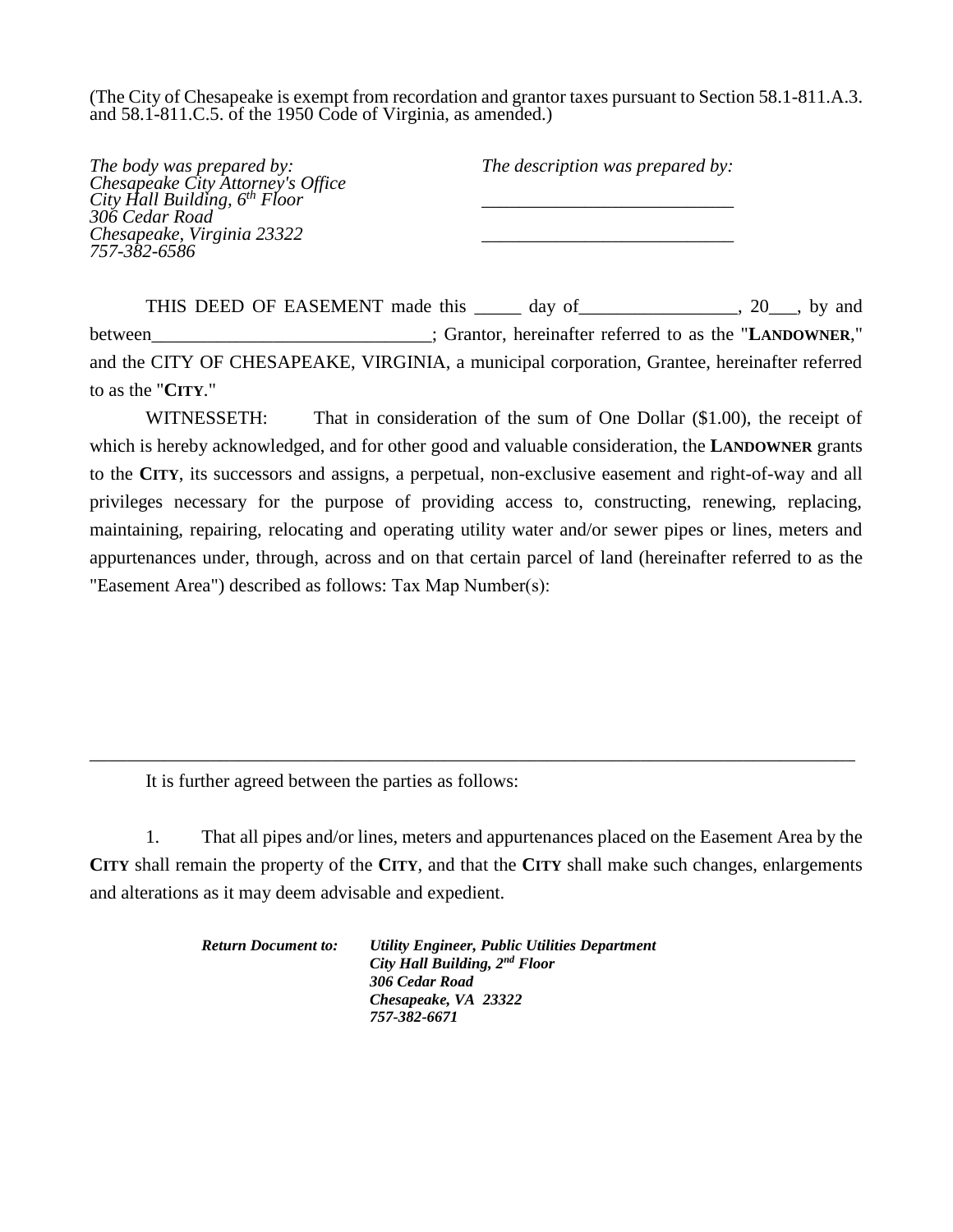Water and/or Sewer Deed of Easement Page 2 - Dated: \_\_\_\_\_\_\_\_\_\_\_\_\_\_\_\_\_\_\_\_, 20\_\_\_\_\_ Project Name: Tax Map Identification Number: \_\_\_\_\_\_\_\_\_\_\_\_\_\_\_\_\_\_\_

2. That the **LANDOWNER**, its successors and assigns, shall have the right to use the Easement Area for all purposes, provided that such use shall not interfere with the constructing, maintaining, renewing, replacing, repairing, relocating or operating of the **CITY'S** pipes and/or lines, meters and appurtenances, nor injure the same, and shall not interfere with the **CITY'S** free access to its pipes and/or lines, meters and appurtenances at all times and for all purposes; and provided further that no building or structure, other than fences, shall be erected on the Easement Area by the **LANDOWNER**, its successors and assigns, without the prior written consent of the **CITY**. Further, no parking lots, parking spaces, drive aisles, private roads or landscaping (trees or shrubs) shall be permitted upon the Easement Area without the prior written consent of the **CITY**.

3. Subject to the rights granted in any easement of record recorded prior to the date that this deed is recorded and which crosses the Easement Area (hereinafter referred to as "Prior Easement"), the **LANDOWNER**, its successors and assigns shall not dig or permit any digging in or upon the easement area and shall not install or permit to be installed, in or upon the easement area, any water, sewer, electric, gas, oil, cable or other utility equipment, lines, pipes, meters, or appurtenances thereto without the express written consent of the **CITY**, and such consent shall be within the sole discretion of the **CITY** and pursuant to any additional restrictions that the **CITY** deems appropriate.

4. That the **CITY** shall replace or restore grass, topsoil, curbs, and gutters where necessary due to the **CITY'S** damage of same in the installation, replacement and/or repair of the **CITY'S** pipes, lines, meters and appurtenances located within the Easement Area. The **CITY** shall not be liable for damages to fences, shrubbery, trees, pavement, structures, buildings or any property which is not expressly permitted within the Easement Area under the terms contained in this deed.

The **CITY** shall make a reasonable effort to notify the **LANDOWNER** prior to removal of fences, trees, shrubbery, pavement or any structure or building located within the Easement Area, but shall not, regardless of whether such notice is given, be responsible for repairing or replacing same, unless such repair or replacement is provided for under the terms of this deed. Notwithstanding the foregoing, it is the **CITY'**s intent to repair and replace items required by this paragraph with items of similar quality and quantity as those repaired or replaced; however, the quality, type, brands and amounts of materials used in any such repair or replacement shall be determined by the **CITY** in its sole discretion. Further, the **CITY s**hall exercise its sole discretion in determining when repair and replacement efforts are deemed complete.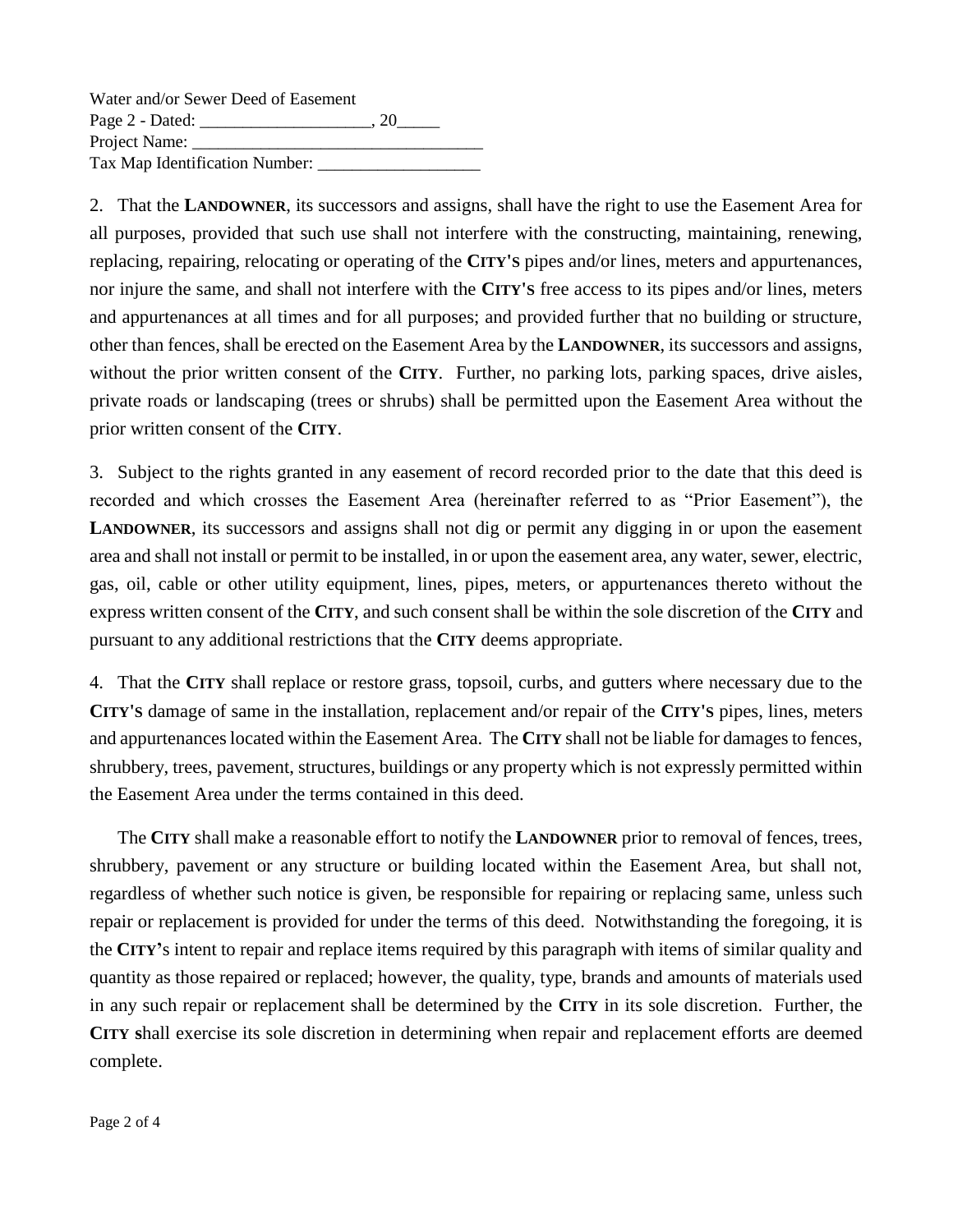| Water and/or Sewer Deed of Easement |    |
|-------------------------------------|----|
| Page $3$ - Dated: $\_\_$            | 20 |
| Project Name:                       |    |
| Tax Map Identification Number:      |    |

5. The **LANDOWNER**, its agents, employees, successors, assigns and heirs, shall protect, indemnify, defend and hold harmless the **CITY** against any and all claims for death or injury to any person or damage to property occurring within the Easement Area and arising out of the negligent or willful acts or omissions of the **LANDOWNER**, its agents employees. The **CITY** understands that there may be Prior Easements that cross the Easement Area. The **LANDOWNER** agrees to defend, indemnify and hold harmless the City from and against any and all claims, damages or liability which may arise from any actions of the **LANDOWNER** and/or third parties relating to the shared use of the Easement Area with Prior Easements, including, but not limited to claims for damages relating to injury to persons or property and repair or relocation costs. This provision shall run with the land and be binding upon the **LANDOWNER**, its successors and assigns.

6. By execution of this Deed of Easement, the **LANDOWNER** warrants that all approvals and releases which must be secured from interested parties, including but not limited to, noteholders and trustees, necessary to make this conveyance have been obtained.

7. This conveyance shall be binding upon and shall inure to the benefit of the heirs, successors and assigns of the parties.